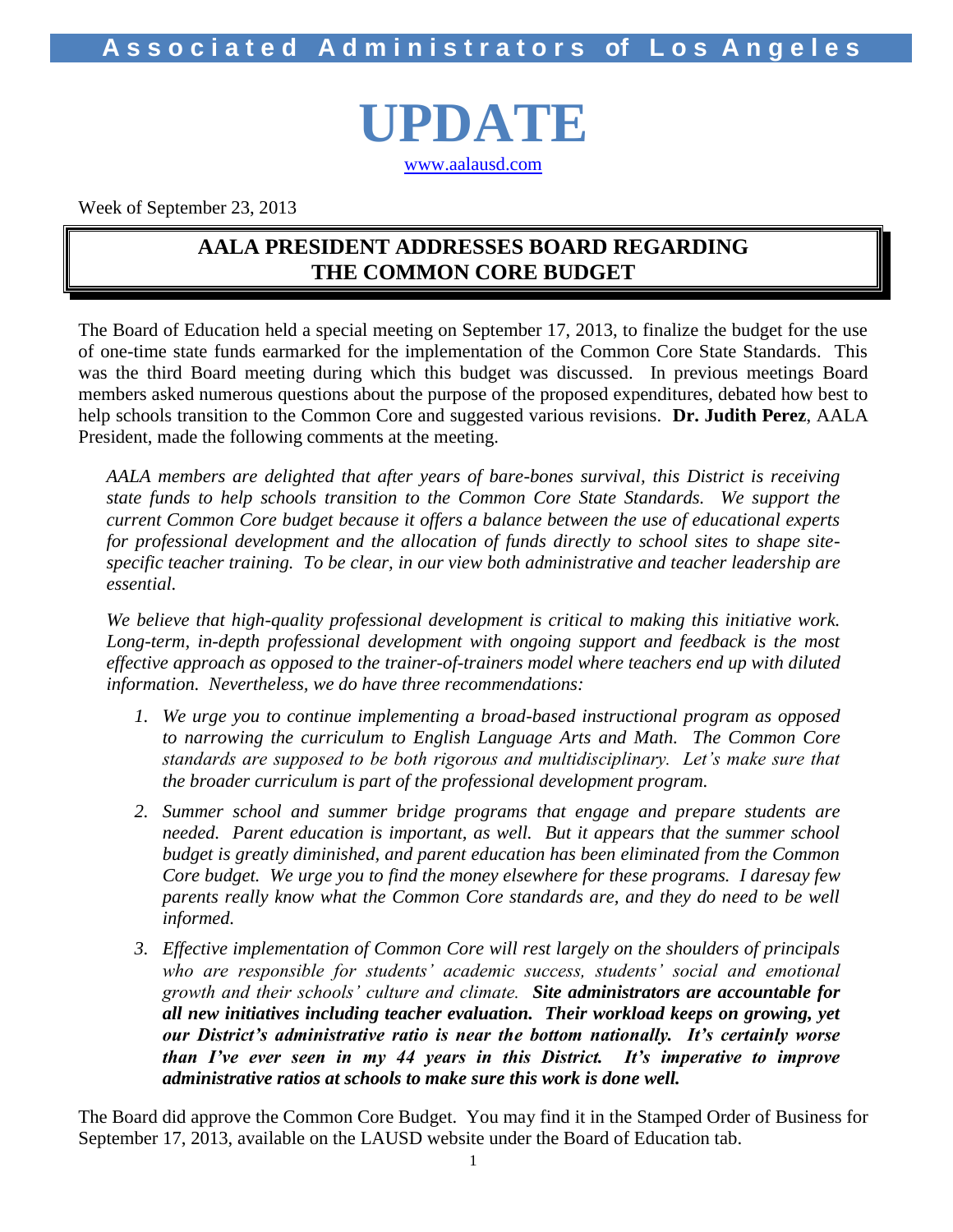# **COMMON CORE TESTING**

The California Legislature has passed AB 484, the controversial bill sponsored by **Tom Torlakson**, State Superintendent of Public Instruction, which aims to overhaul the state's student assessment system. **Governor Brown** has said he will sign it, thereby placing the state, in what has been called by the media, a showdown with the U.S. Department of Education. Essentially, the bill would end the STAR testing in reading, mathematics and social science for students in grades 2-11 and replace it with field tests of new assessments based on the Common Core State Standards in the spring. Its purpose is to help the test developers create a valid assessment on the new standards in 2015, when California will formally implement them. This would be a trial run in English and math and only districts that have the computer equipment available and want to administer the tests would be involved. Neither schools nor teachers would be held accountable for the trial run results, therefore leaving districts without assessment data as they move into the next school year.

LAUSD Superintendent **John Deasy** was initially a key backer of the legislation, which is also supported by the state's two largest teachers' unions, saying it was *a grand bargain* that would result in better preparation for the new curriculum. Yet, when he learned that the state would only pay for half of the students to take the practice tests in English and the other half in math, the bargain was no longer so *grand*. He has since, along with the rest of the CORE districts, withdrawn his endorsement and is troubled that students cannot take the entire test and the District will be losing its ability to see and analyze test scores. However, truth be told, it would only cost the District about \$1.7 million to pay for students to take both tests—not too much when the District is spending a billion dollars on iPads without keyboards!

To make this issue even murkier, **Arne Duncan**, U.S. Secretary of Education, decided the day before the Senate vote to notify California that he opposes the legislation saying, "…if the state proceeds with the plan…the department will be forced to take action…(including) withholding funds…" He said that he cannot support allowing an entire school year to pass without gathering information on students' and schools' academic performances. The federal Department of Education expects that all students in grades 3 through 8 and grade 11 take a test in both math and English, regardless of the type of assessment. Since AB 484 requires that every district capable of administering a computer-based test give students a Common Core field or practice test next spring, it puts California out of compliance with the federal No Child Left Behind law.

Governor Brown is standing firm in his support for the bill indicating that it would be okay if schools went a year without test results for accountability purposes. The chairman of the state Board of Education, **Michael W. Kirst**, has suggested that the state may accept the penalty of losing federal funds and will only be *technically and temporarily* out of compliance. The war of words continued with Tom Torlakson issuing a statement virtually calling the feds backwards and miserly and warning them that *holding badly needed funds from California's students would be a grave and serious error.* 

Dr. Deasy is now saying that he will ask the Board for the \$1.7 million so all kids can take both tests and then bill the state, adding, "…If they don't reimburse us, we'd have to look at legal action." While Arne Duncan does appear to be moderating his stance, California is moving forward. It is inconceivable that its largest district is not supporting a statewide effort to proceed with the Common Core field tests because of \$1.7 million.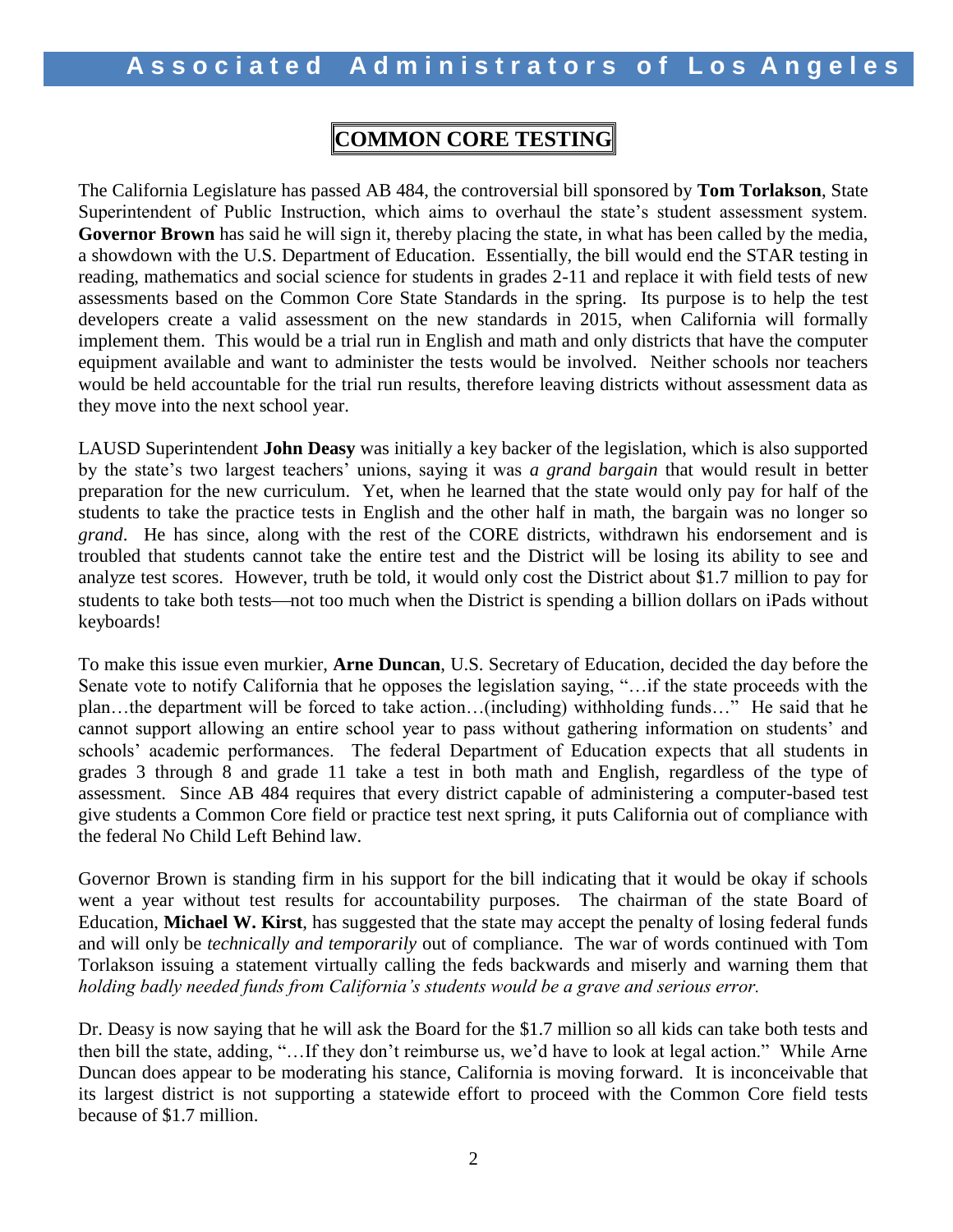# **HEALTH BENEFITS FAQ**

#### *TOPIC: HOW ARE YOU MANAGING YOUR CHRONIC CONDITIONS?*

If you have one or more of these major chronic conditions—obesity, diabetes, arthritis, asthma, hypertension, depression, coronary artery disease and/or others—you are not alone. According to the CDC, about one in two adults in the United States have one chronic condition and more than one in four have multiple chronic conditions. If you have one or more chronic conditions, through self-management, you can improve your quality of life and minimize future consequences related to conditions. According to the National Institute of Health, you can take charge by: 1) keeping informed about your conditions; 2) communicating with your doctors about your treatment options and setting realistic goals for managing your conditions; 3) being proactive in treatment decisions with your doctors on what's best for you; 4) taking medications as prescribed; and 5) modifying lifestyle behaviors, such as exercise, diet, weight control, smoking cessation, etc.

#### **Do District health plans provide any type of support to help manage chronic conditions?**

Yes. You don't have to make difficult life-style changes alone. Most of the health plans provide an integrated approach to self-management that generally includes the following: self-assessment tools, ongoing guidance/support, individualized goal-setting/plans, coaching, education/resources, medical and prescription tracking and mental health support.

#### **How do I find what support is offered by my health plan?**

- Kaiser has a complete care approach to member wellness delivered through an integrated system with medical teams across specialties. Kaiser members may not be aware of this, but they are contacted in person, by phone and by mail to ensure regular screenings, tests, medication schedules and follow-up visits. Members may access their medical records online and e-mail their doctor(s) with any questions they have about their conditions, referrals to classes or special programs and/or other resources. The educational sessions provide useful information and a range of options for treatment. Kaiser also offers online tools and offline classes, as well as discounts at selected health clubs and Weight Watcher programs at [www.kp.org](http://www.kp.org/).
- Health Net has *Decision Power*, an integrated health management, decision support and wellness program. The program employs a "whole person" approach that encompasses chronic condition management. Key components include: ongoing guidance/support for those with diabetes, asthma and heart conditions; one-on-one consultations with a health coach; 24-hour symptom management and triage from the *Nurse 24* line; and a Health Risk Questionnaire (HRQ) which serves as the gateway for ongoing recommendations and resources based on the member's unique health profile and personal goals. Members should also check their Health Net facilities, such as UCLA and Cedars-Sinai, for community classes on specific chronic conditions at [www.healthnet.com/lausd](http://www.healthnet.com/lausd).
- Anthem Blue Cross (HMO and EPO) has a program called *360° Health* which brings together all of the resources, tools and programs in one place for members to manage and maintain health and make more informed health care decisions. Those with chronic or acute conditions can receive support in adhering to their care plan through ongoing guidance provided by registered nurses and other health care professionals that will enable them to make wiser health care decisions, improve their health and see positive results. *360° Health*'s programs also include MyHealth Assessment,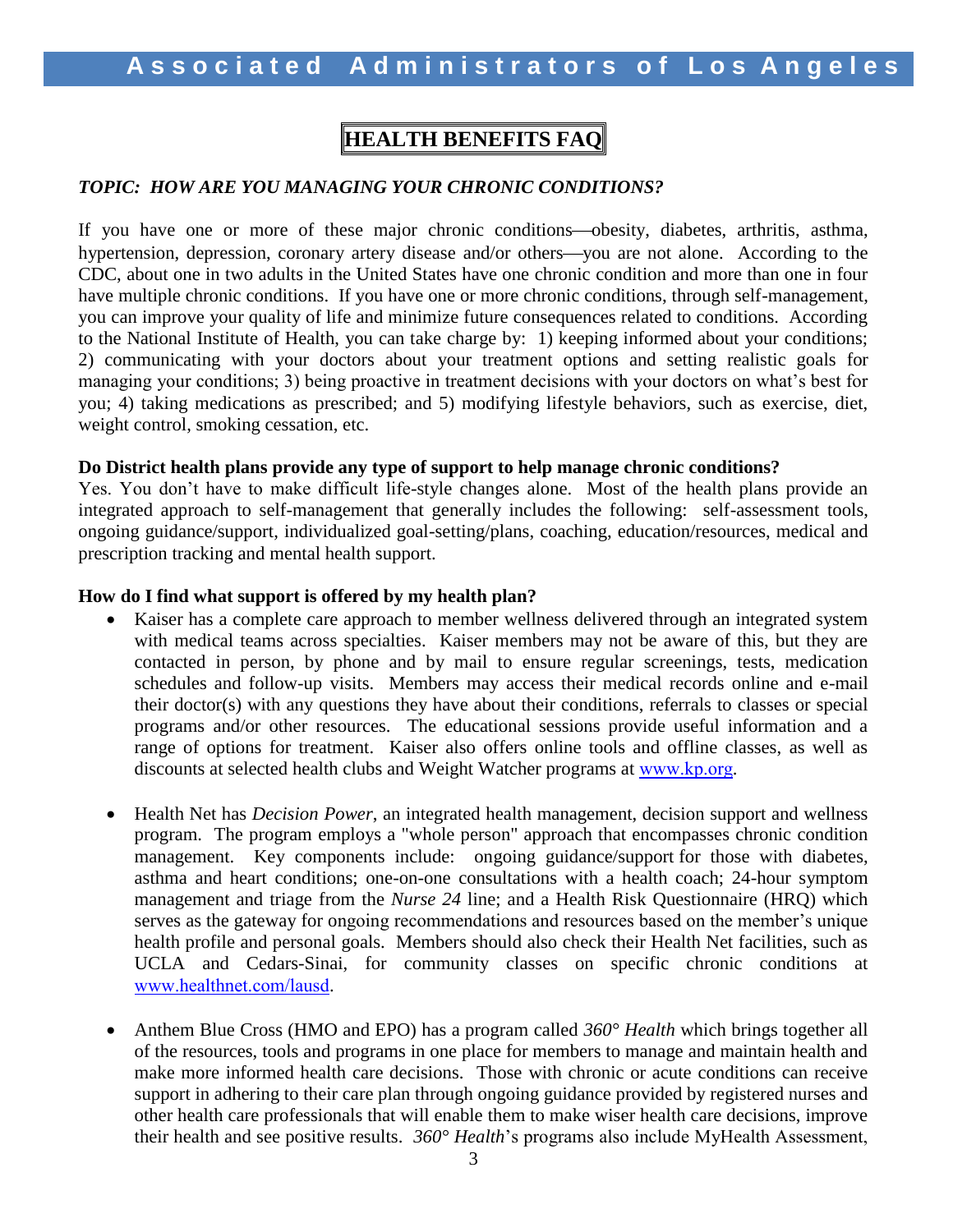## *HEALTH FAQ (Cont.)*

MyHealth Coach, Healthy Lifestyles and a 24/7 *NurseLine*, among others. For information, see [www.anthem.com/ca](http://www.anthem.com/ca). Anthem medical facilities offer programs and classes, as well.

 UnitedHealthCare® Group Medicare Advantage HMO offers disease- and condition-specific management programs to help retirees effectively manage acute and chronic conditions, as well as a high-risk case management program that supports and coordinates care for retirees with multiple complex conditions. For information, go to: [www.uhcretiree.com](http://www.uhcretiree.com/).

## **NATIONAL COMING OUT DAY... OR WHY DO YOU HAVE TO COME OUT ANYWAY?**

*AALA thanks Dr. Judy Chiasson, Coordinator, Office of Human Relations, Diversity & Equity, for providing this article.*

2013 is the twenty-fifth year we have celebrated National Coming Out Day. On October 11, 1987, more than 200,000 people marched on Washington in support of money for AIDS research and for the equal rights for lesbian, gay, bisexual, transgender and queer/questioning (LGBTQ) Americans. The march inspired Angelinos **Robert Eichenberg** and **Jean O'Leary** to dream of a safe world for LGBT people. They wanted to keep the momentum of the March on Washington alive and believed that if the public realized how many LGBTQ people were already in their lives as family members, friends and colleagues, that prejudice would disappear. One year later, they designated October 11 as the first National Coming Out Day.

Today, LGBTQ students and staff can openly attend school. Students can bring their same-sex date to the prom. They can wear jewelry, t-shirts, buttons and stickers that support LGBTQ concerns. Because of the FAIR Education Act, the next editions of social studies books will recognize the contributions of LGBT Americans. A recent Supreme Court ruling allows Californians to marry their same-sex partner and the School Success and Opportunity Act enables transgender students to attend school and use facilities based on the gender to which they identify irrespective of their sex at birth.

The Los Angeles Unified School District is a District of firsts. In 1984, teacher **Virginia Uribe** of Fairfax High School started Project 10 as a way to support LGBTQ students. LAUSD has had LGBTQ affirming policies since 1988 and its policies and textbooks are held up as the gold standard. Yet, despite all the progress, prejudice still exists. LGBTQ-biased bullying is the most prevalent form of bullying on school campuses. Los Angeles has more than 2,000 LGBTQ youth who are homeless because home was an unsafe place. Family rejection is at the root of the higher rates of LGBTQ-related suicides, homelessness, substance abuse and depression.

Education and visibility continue to be the most powerful and effective tools to end prejudice. By coming out as friends, allies and family members, we tell the 50,000 Californians who are same-sex parents that we honor their trust. We tell the 10.7% of LAUSD students who described themselves as "not heterosexual" in the last Youth Risk Behavior Survey that we are a safe place.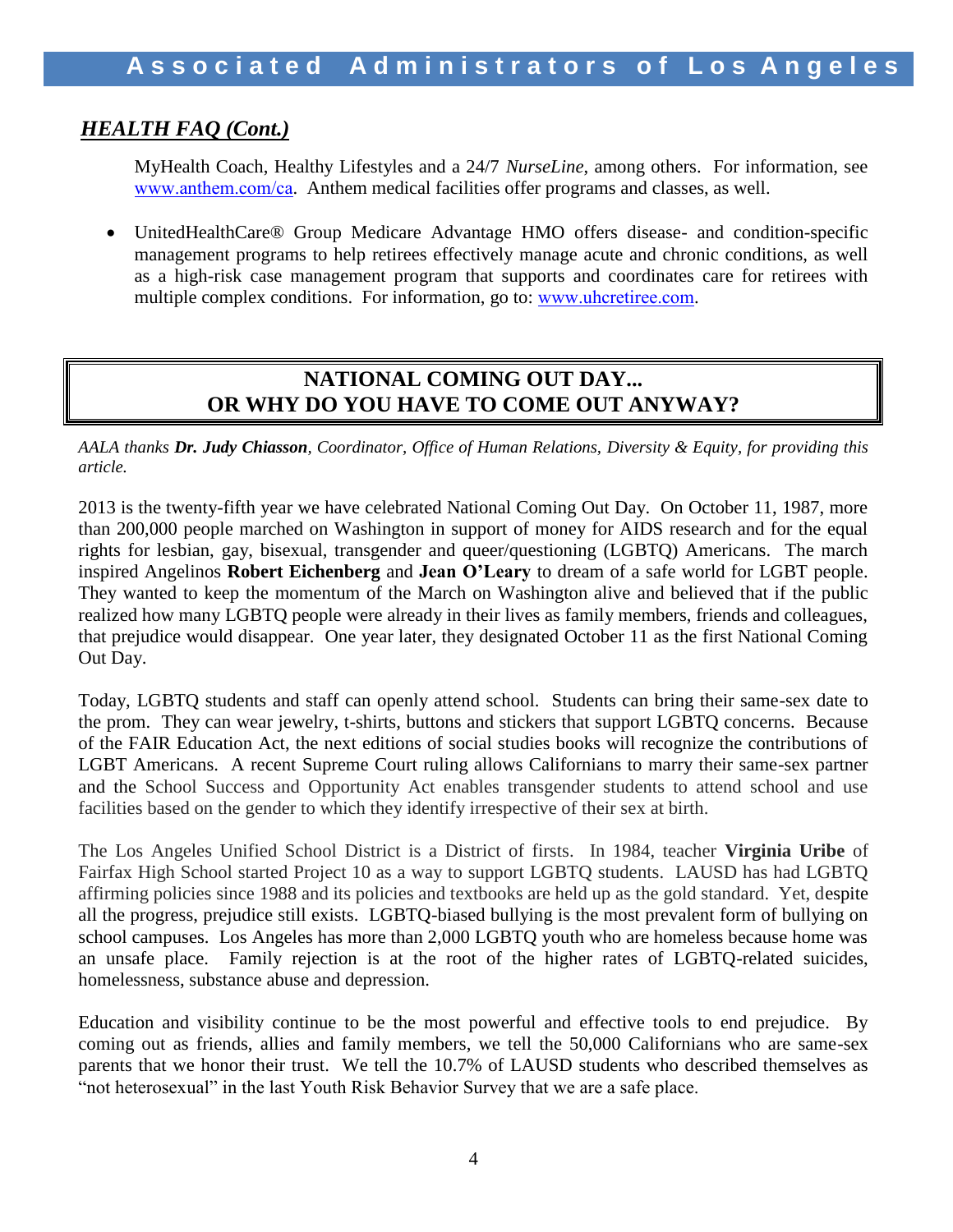## *COMING OUT (Cont.)*

October is also LGBTQ History and Bully Prevention Month and includes Ally Week. LAUSD is reaffirming its commitment to safe schools for LGBTQ students, families and staff. The District, School Police, AALA, UTLA and SEIU are joining with the LA Gay & Lesbian Center and various community organizations to celebrate the silver anniversary of National Coming Out Day and declare ourselves safe space ambassadors. This campaign is intended to complement, not supplant, any locally planned Coming Out activities for LGBTQ students, staff and families.

Every school will receive a limited number of badges with the slogan "OUT for Safe Schools." These badges will be offered to staff members who wish to be known as a resource for students, staff and families to discuss LGBTQ concerns. The badges will have a handy list of District and community resources. We anticipate that every school will have certificated and staff members who are willing to be a visible sign of support and stand in solidarity with LGBTQ youth and families. The Health Education Programs Unit [\(http://www.aidspreventionlausd.net\)](http://www.aidspreventionlausd.net/) and the Office of Human Relations, Diversity & Equity [\(http://humanrelations.lausd.net\)](http://humanrelations.lausd.net/) both have additional resources on their websites. Project 10 is housed in the Office of Educational Equity Compliance. All three of these offices can respond to questions and provide materials, training and resources. The District, AALA, UTLA and SEIU are cosponsoring National Coming Out Day and invite you to "come out" in support of safe schools for students and families.

# **ACCELERATED PRINCIPAL PREPARATION PROGRAM A SUCCESS!**

*AALA thanks Marilyn Fuller, Manager, Personnel Research and Analysis, for providing this information.*

The Accelerated Principal Preparation Program (APPP) was launched during the spring of 2013 in response to the need to strategically identify and select candidates for anticipated vacancies during the 2013-2014 academic year. There were 164 participants who completed the program and we are pleased to announce that 30 of them have already been assigned as principals. The APPP cohort actually comprises 56% of new principal selections for the 2013-2014 academic year.

APPP provided specialized training for aspiring principals who demonstrated skills to serve as instructional leaders. The APPP engaged participants with an overview of core operational systems and structures that support and complement instructional leadership strategies. The APPP training session content included: Analyzing Data to Understand the Context of a School; Data Driven Leadership; Employment Performance Management and Accountability; Maintaining a Safe School; and School Budgets. Each session format included a practitioner panel consisting of principals, instructional directors and/or administrators of operations followed by application exercises of the content.

A *Celebration of Learning* culmination activity was held on May 30, 2013, during which participants presented their "30-Day Plan for a Newly Assigned Principal." They then received actionable feedback from instructional directors and other District administrators. APPP participants were very positive about the program and some of their comments were:

- all sessions were useful and on target; topics were very thought provoking
- challenges and potential obstacles are more clearly defined
- appreciated the opportunity to hear from superintendents and principals personally at the sessions; presenters were the actual coordinators of the areas/programs covered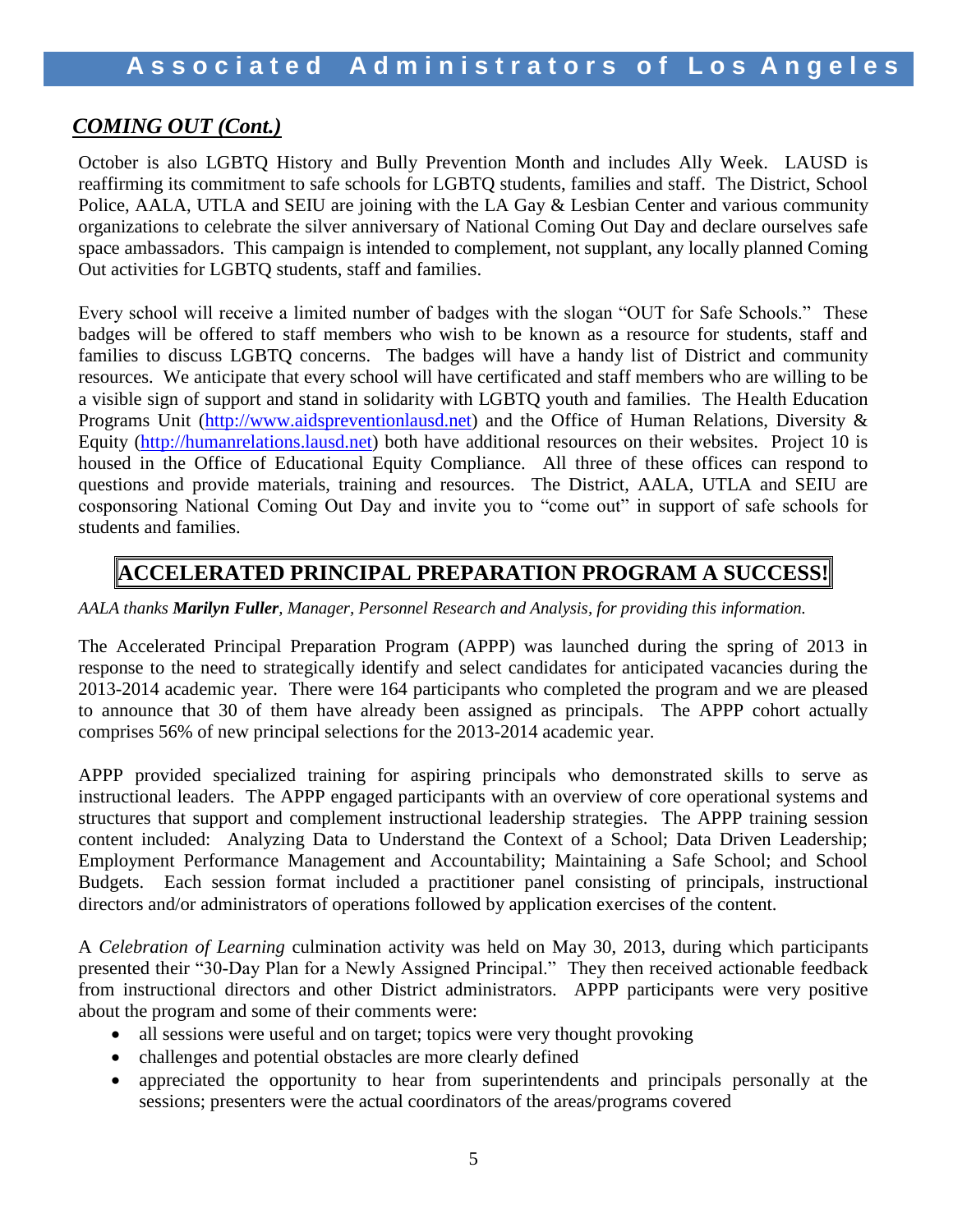# **ESTATE PLANNING**

Even with the advances in medical science, whether we want to acknowledge it or not, our lifetime is finite. There is no law that says you must have an estate plan, however, estate planning is critical for the security of personal assets and the protection of beneficiaries. So, just what is estate planning? In simple terms, it is planning for the possibility of mental incapacity and the inevitable end of life. It is your own personal instruction sheet to guide others in the future distribution of your property. If you do not have an estate plan, the state in which you reside at death will dictate what happens to your property.

#### *Key Factors in Estate Planning*

- 1. You should have an estate plan regardless of your net worth.
- 2. Your plan should include, at minimum, a will.
- 3. You do not have to be wealthy to create a trust.
- 4. Talking about your plans with loved ones may avoid problems later.
- 5. You can create charitable gifts in your will that leave a lasting legacy.

### *Estate Planning for Mental Incapacity*

To protect yourself in case of mental incapacity, you will need to have a two-part estate plan in place one that will take care of your personal decisions and one that will take care of your financial decisions. Otherwise, you and your assets could end up in a court-supervised guardianship or conservatorship.

- 1. The legal document necessary to delegate decisions regarding your health treatment is called an Advance Medical Directive. It will allow you to give to the person of your choice the right to make your medical decisions if you're temporarily or permanently unable to do so for yourself.
- 2. The legal document necessary to delegate your financial decisions is called a Power of Attorney. It will allow you to choose someone to manage your assets on your behalf if you're unable to do so for yourself. The Power of Attorney can be "durable" or "springing." Durable means that the person you choose will have the immediate ability to take care of your property and will continue to be able to take care of it. If the Power of Attorney is "springing," the person you choose won't be able to manage your assets until after you've been determined to be mentally incompetent by a physician or court.

#### *Estate Planning for Death*

Prior to your death, you should have a two-part estate plan in place; one that will insure all of your debts will be paid and one that will determine who will receive the balance of your assets.

- 1. The basic legal document that addresses planning for death is called a Last Will and Testament. It contains a written set of instructions to your loved ones describing how you want your estate to be handled after your death. One of the biggest drawbacks to using a Will is that the property must go through probate (probate is the court-supervised process of inventorying all of your assets after your death, paying your final bills and then distributing what's left to your loved ones) before your family will be able to take legal control of it.
- 2. A more comprehensive plan is a Revocable Living Trust. It allows planning for both mental disability and death in one document. A Revocable Trust will allow you to control your property while you're alive and well, designate the person of your choice to manage you and your finances if you become mentally disabled and then list your instructions to your loved ones as to what to do with your assets after you die. Another benefit of using a Revocable Living Trust as part of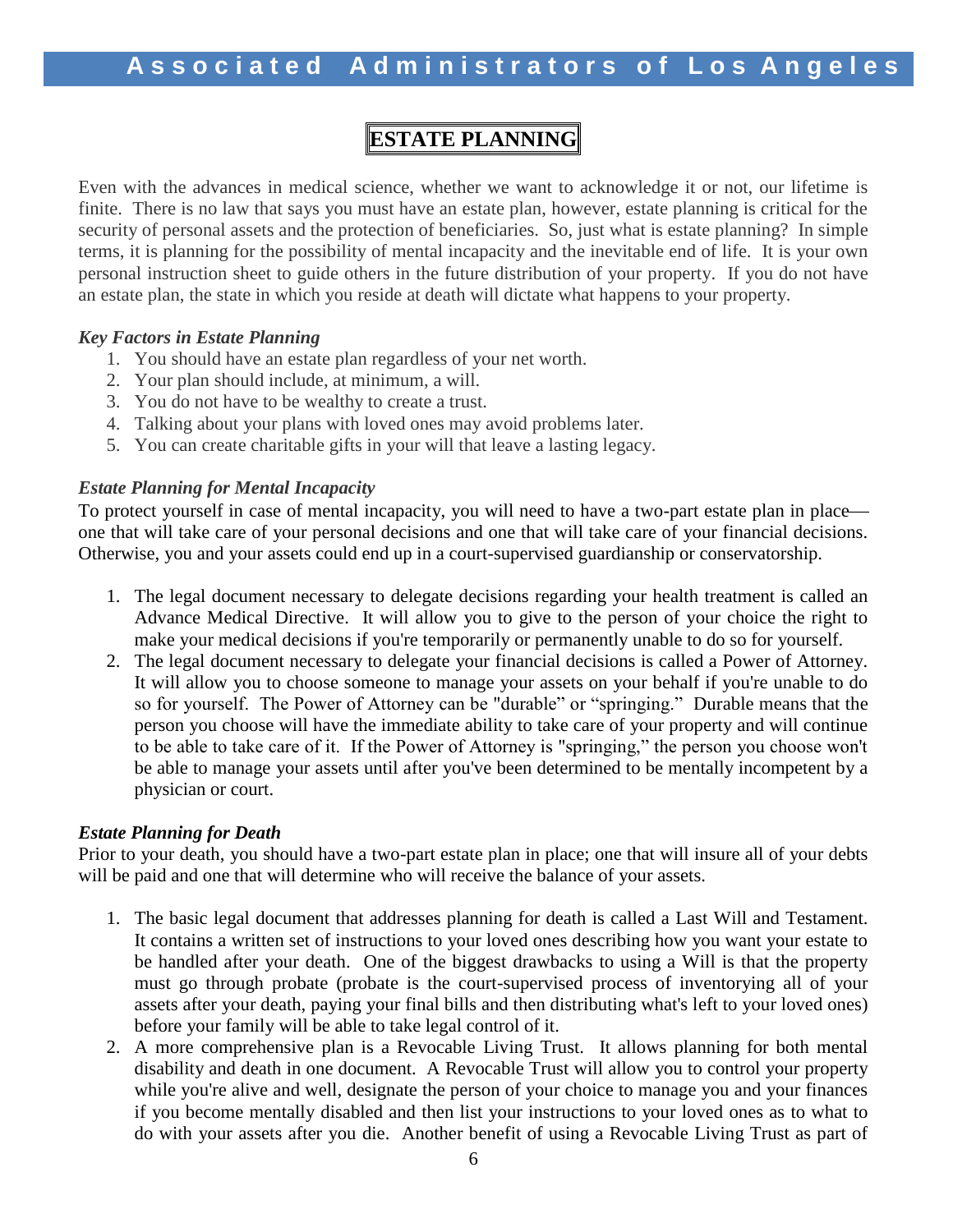### *ESTATE (Cont.)*

your estate plan is that your family will be able to gain virtually immediate access to your assets after your death since property held in the trust will avoid court-supervised probate.

#### *Next Steps*

Review your beneficiary designations on file at CalSTRS or CalPERS, LAUSD, savings and investment plans and life insurance policies. Make an appointment with an attorney to draw up your will or trust. If you do not have or know of an attorney, ask friends or relatives for recommendations or contact your local Bar Association. Your will or trust needs to be reviewed periodically and updated as changes in your family circumstances, laws and the economy occur.

# **IN MEMORIAM**

**RAÚL ARREOLA—A** memorial service will be held on Saturday, September 28, 2013, at 2:00 p.m., at the First Unitarian Church of Los Angeles, 2936 W. 8th Street, Los Angeles. In lieu of flowers, please send donations to the Rubén Salazar Memorial Scholarship, in honor of the Raúl Arreola Scholarship Award, United Teachers Los Angeles, 3303 Wilshire Blvd, 10th floor, Los Angeles, CA 90010, 213.487.5560.

**KATHRYN "KAY" KURKA—Former director and coordinator of District Nursing Services. Kay** retired on June 29, 1985, and passed away on September 14, 2013. Services will be held on September 24, 2013, at 11:00 a.m., at Holy Cross Mortuary, 5835 W. Slauson Avenue, Culver City. Donations in her memory may be made to the Kathryn L. Kurka Children's Health Fund, P.O. Box 39531, Los Angeles, CA 90039. The fund provides free medical, dental and vision services to students in LAUSD.

**DAVID LOOS**—Former assistant principal at Bancroft and Southeast middle schools, assistant principal and APSCS at Elizabeth Span Learning Center and specialist in the Office of the General Counsel. David was currently assigned to Bancroft Middle School when he passed away on September 15, 2013. Services are pending.

# **DON'T MISS THIS!**

**Dr. Diane Ravitch**, former Assistant Secretary of Education, author and noted professor, will be speaking about her new book, *Reign of Error: The Hoax of the Privatization Movement and the Danger to America's Public Schools,* on Tuesday, October 1, 2013, at 7:00 p.m., in Thorne Hall on the campus of Occidental College, 1600 Campus Road, Los Angeles. This free event is jointly sponsored by the Urban & Environmental Policy Department and Policy Institute at Occidental College, UTLA, CTA, CFT, AALA and CSEA.

Dr. Ravitch will also be speaking at CSUN, 18111 Nordhoff Street, Northridge, on Wednesday, October 2, 2013, at 7:00 p.m., in the University Student Union. Matt Damon will introduce her. The event is free, but there is a \$6 charge for parking. Please click on [http://CTLevents.eventbright.com](http://ctlevents.eventbright.com/) to register.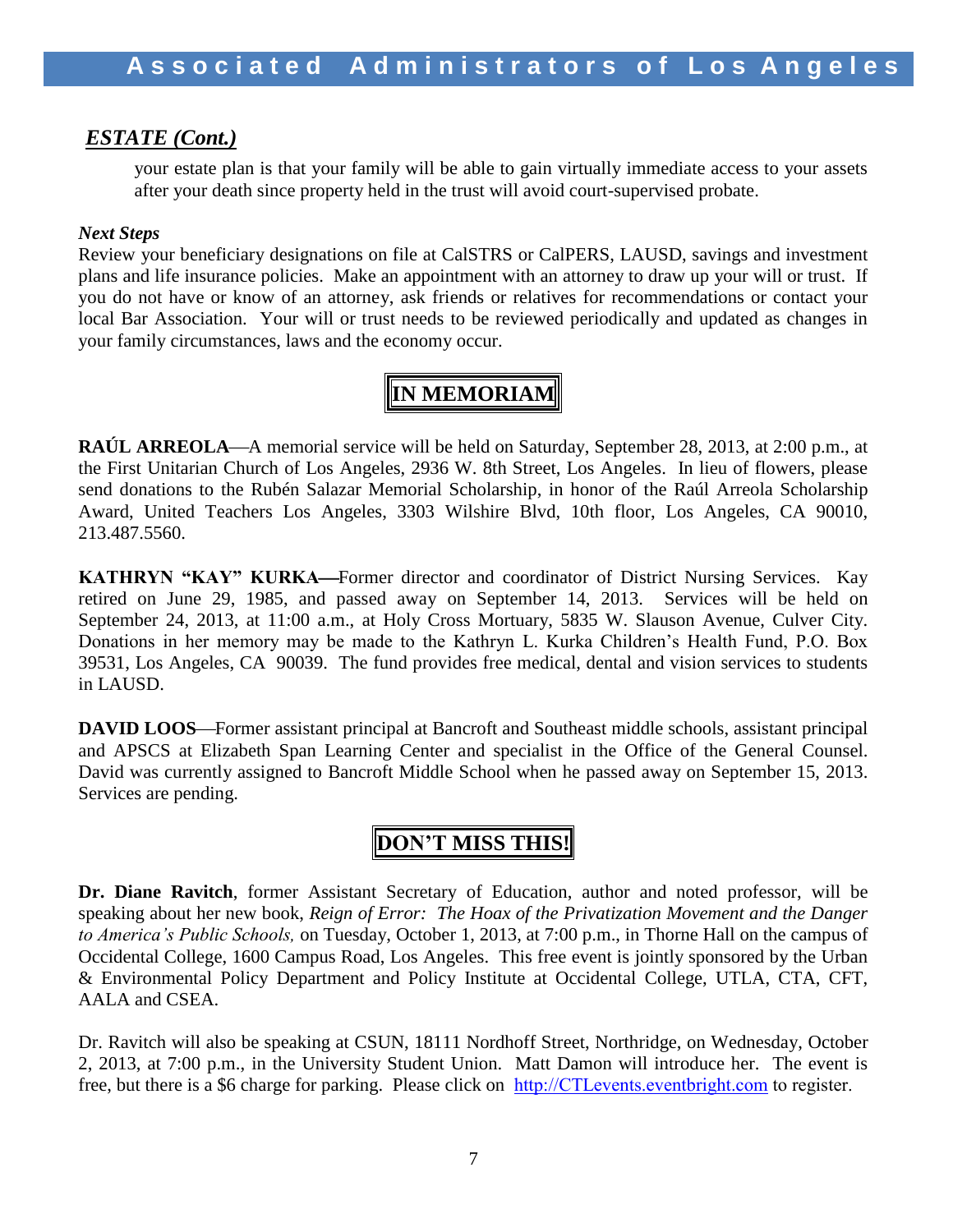**CALENDAR**

| <b>EVENT</b>                                            | <b>DATE</b>             | <b>CONTACT</b>                       |
|---------------------------------------------------------|-------------------------|--------------------------------------|
| <b>OMA</b> Meeting at Beaudry, Board                    | September 25, 2013      | Ted Johnson, 213.241.2690 or         |
| Room                                                    | 8:00 a.m.               | ted.johnson@lausd.net                |
| <b>MSAPO</b> and <b>SHAPO</b> Meeting at                | September 25, 2013      | Felicia Drew, fdrew@lausd.net        |
| Phillips Institute in Chatsworth                        | $7:30$ a.m.             | Juanita White-Holloman,              |
|                                                         |                         | jdw9998@lausd.net                    |
| <b>AAPA</b> Fall Social at Golden Dragon                | September 25, 2013      | Donna Hirota,                        |
| Restaurant                                              | 5:00 p.m. $-7:00$ p.m.  | dnh8944@lausd.net                    |
| <b>COBA</b> Meeting at the Crenshaw HS                  | September 25, 2013      | <b>Josephine Ruffin,</b>             |
| Library                                                 | 5:30 p.m.               | josephineruffin@sbcglobal.net        |
| <b>SHSOPO</b> Meeting at Bernstein HS                   | September 26, 2013      | <b>Jason Garrison</b> , 818.345.0203 |
|                                                         | 8:00 a.m.               | or jason.garrison@lausd.net          |
| <b>CMAA</b> Fall Social                                 | September 26, 2013      | <b>Ileana Davalos,</b>               |
|                                                         |                         | idavalos@lausd.net                   |
| <b>ACSA</b> Region XVI Representative                   | September 26, 2013      | Dr. Victor Gonzalez,                 |
| Council Meeting at the Smokehouse                       |                         | victor.gonzalez@lausd.net            |
| <b>Restaurant in Burbank</b>                            |                         |                                      |
| <b>National Principals Month</b>                        | October $1 - 31$ , 2013 | www.principalsmonth.org              |
| Dr. Diane Ravitch Speaks at Thorne                      | October 1, 2013         |                                      |
| Hall, Occidental College                                | $7:00$ p.m.             |                                      |
| <b>SHSPO</b> and <b>MSPO</b> Meeting                    | October 2, 2013         | Ed Trimis, etrimis@lausd.net         |
|                                                         | 8:00 a.m.               | Deborah Acosta, dacosta@lausd.net    |
| <b>SEPO</b> Meeting at Beaudry, 17 <sup>th</sup> Floor, | October 2, 2013         | Christina Cisneros, 213.749.8310     |
| Room 105                                                | 8:00 a.m.               | or cmc0506@lausd.net                 |
| Dr. Diane Ravitch Speaks at CSUN,                       | October 2, 2013         | http://CTLevents.eventbright.com     |
| <b>University Student Union</b>                         | $7:00$ p.m.             |                                      |
| <b>ACSA-R</b> Mixer for New Retirees at                 | October 3, 2013         | <b>Charlotte Lerchenmuller,</b>      |
| <b>Taix Restaurant</b>                                  | $2:00$ p.m.             | $clench(a)$ aala.us                  |
| <b>ASPO</b> Meeting at Beaudry Bldg., 18 <sup>th</sup>  | October 9, 2013         | <b>Donna Brashear</b> , 323.224.5970 |
| Floor, Room 124                                         | 8:00 a.m.               | or donna.brashear@lausd.net          |
| <b>AALA Representative Assembly</b>                     | October 10, 2013        | Gema Pivaral, 213.484.2226 or        |
| Meeting at AALA Offices                                 | $4:30$ p.m.             | $g$ pivaral@aala.us                  |
| <b>National Coming Out Day</b>                          | October 11, 2013        | Dr. Judy Chiasson, 213.241.5337      |
| <b>AALA</b> Alumni Luncheon at The                      | October 16, 2013        | Gema Pivaral, 213.484.2226 or        |
| Center at Cathedral Plaza                               | 11:30 a.m.              | $g$ pivaral@aala.us                  |
| <b>ACSA Region XVI General</b>                          | October 17, 2013        | Dr. Victor Gonzalez,                 |
| <b>Membership Meeting</b>                               | 5:30 p.m.               | victor.gonzalez@lausd.net            |
| <b>APACS</b> Meeting at Friedman                        | October 18, 2013        | Lisa Baskin, 310.664.5888 or         |
| <b>Occupational Center</b>                              | 8:00 a.m.               | lbaski1@lausd.net                    |
| <b>COBA</b> Meeting at the Crenshaw HS                  | October 23, 2013        | <b>Josephine Ruffin,</b>             |
| Library                                                 | 5:30 p.m.               | josephineruffin@sbcglobal.net        |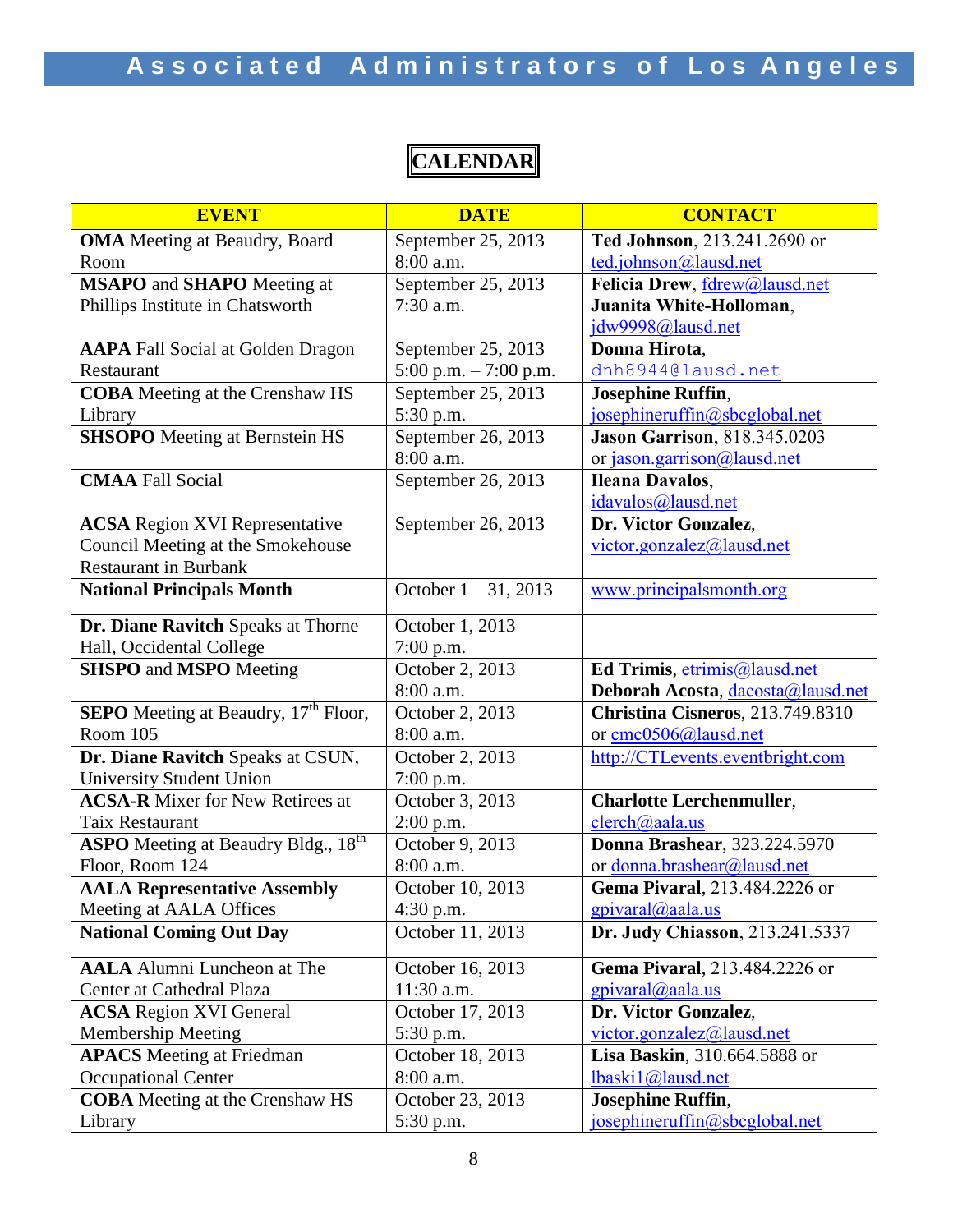# **SEEKING SECONDARY PRINCIPAL**

The National Assessment Governing Board was established by the U.S. Congress to set policy for the National Assessment of Educational Progress (NAEP), also known as the *Nation's Report Card*. The Board will have five openings for terms to begin on October 1, 2014, and is seeking nominations for individuals in the following categories: secondary school principal, fourth-grade teacher, eighth-grade teacher, chief state school officer and general public representative (not employed by a local, state or federal educational agency). Board members play an important role in determining how the country measures student achievement. Nominations are due by October 18, 2013, and more information is available at [www.nagb.org](http://www.nagb.org/) or by contacting **Mary Crovo**, Deputy Executive Director, at [mary.crovo@ed.gov.](mailto:mary.crovo@ed.gov)

# **POSITIONS AVAILABLE**

*Minimum Qualifications: Candidates are responsible for making sure all the District requirements have been met. Please do not contact AALA for information regarding positions; use the contact phone number provided in the announcement or visit [http://teachinla.com/admin\\_vacancies/](http://teachinla.com/admin_vacancies/) (certificated) and [http://www.lausdjobs.org](http://www.lausdjobs.org/)  (classified) for detailed requirements for positions and employment updates.*

## **CERTIFICATED**

### *ASSISTANT PRINCIPAL, SECONDARY COUNSELING SERVICES*

**Westchester Enriched Sciences Magnets, ESC West, MST 39G, B Basis**. For information and application procedures please contact **LaVerne Brunt**, Instructional Director, at 310.914.214. Application deadline is Tuesday, October 1, 2013.

#### *SPECIALIST, PSYCHOLOGICAL SERVICES*

**Division of Special Education, ESCs North and West, MST 37G, B Basis, 2 positions**. For information and application procedures please contact **Beth Kauffman**, Director, at 213.241.8303. Application deadline is 5:00 p.m., Friday, September 27, 2013.

## **CLASSIFIED**

#### *SAP SCHEMA ARCHITECT*

**Information Technology Division, \$100,800 - \$124,700, A Basis, 2 positions.** For information and application procedures please click [here.](https://btserec.lausd.net/sap(bD1lbiZjPTkxMCZkPW1pbg==)/bc/bsp/sap/zhrrcf_apply_ex/application.do?applicant=internal&BspClient=910&BspLanguage=EN&rfcContext=LAUSD)) Positions are open until filled.

| <b>CERTIFICATED POSITIONS</b>  | <b>LOCATION</b>       | <b>CONTACT</b>                | <b>DEADLINE</b>    |
|--------------------------------|-----------------------|-------------------------------|--------------------|
| COORDINATOR, CHARTER           | Division of Special   | <b>Sydney Quon, Director,</b> | $5:00$ p.m.        |
| <b>SCHOOLS</b>                 | Education             | 213.241.6701                  | Monday             |
| MST 42G, B Basis               |                       |                               | September 23, 2013 |
| COORDINATOR, ADVANCE-          | Office of             | Please visit                  | <b>EXTENDED</b>    |
| <b>MENT VIA INDIVIDUAL</b>     | Curriculum,           | http://teachinla.com/admin    | $5:00$ p.m.        |
| DETERMINATION (AVID)           | Instructional and     | $\_\text{vacancies/}$         | Monday             |
| MST 41G, E Basis (2 positions) | <b>School Support</b> |                               | September 23, 2013 |

## **PREVIOUSLY ANNOUNCED POSITIONS**